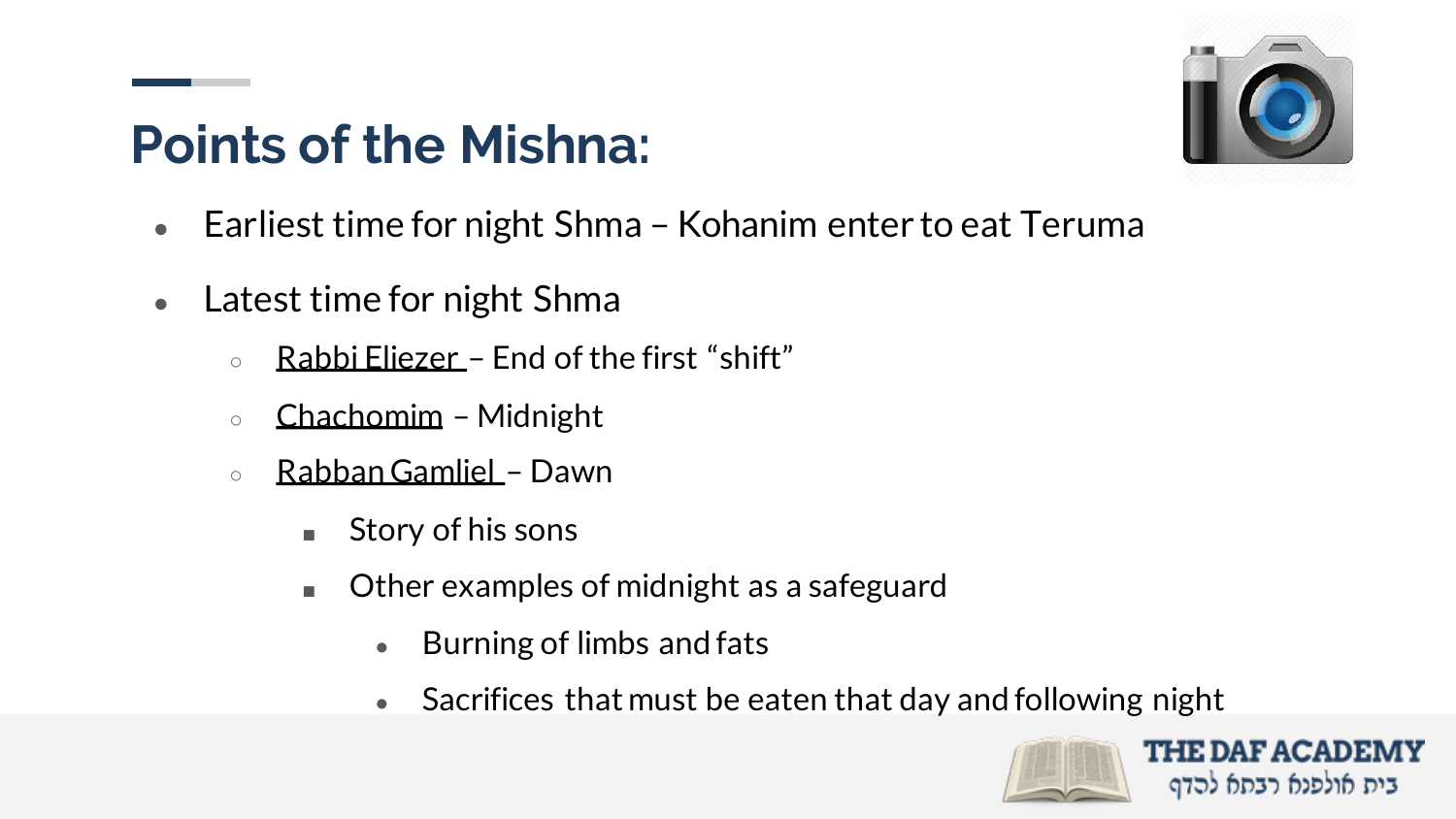

## **Sugya 2: Background to the Mishna**

- Where does Mishna follow from?
- $\sum$  Why night first not morning?
	- $\circ$  The verse "בשכבך ובקומך"
	- $\mathbf{A}$ ויהי ערב ויהי בקר" The verse The  $\mathbf{a}$
	- Later Mishna puts morning first?
		- $\circ$  A-B-B-A

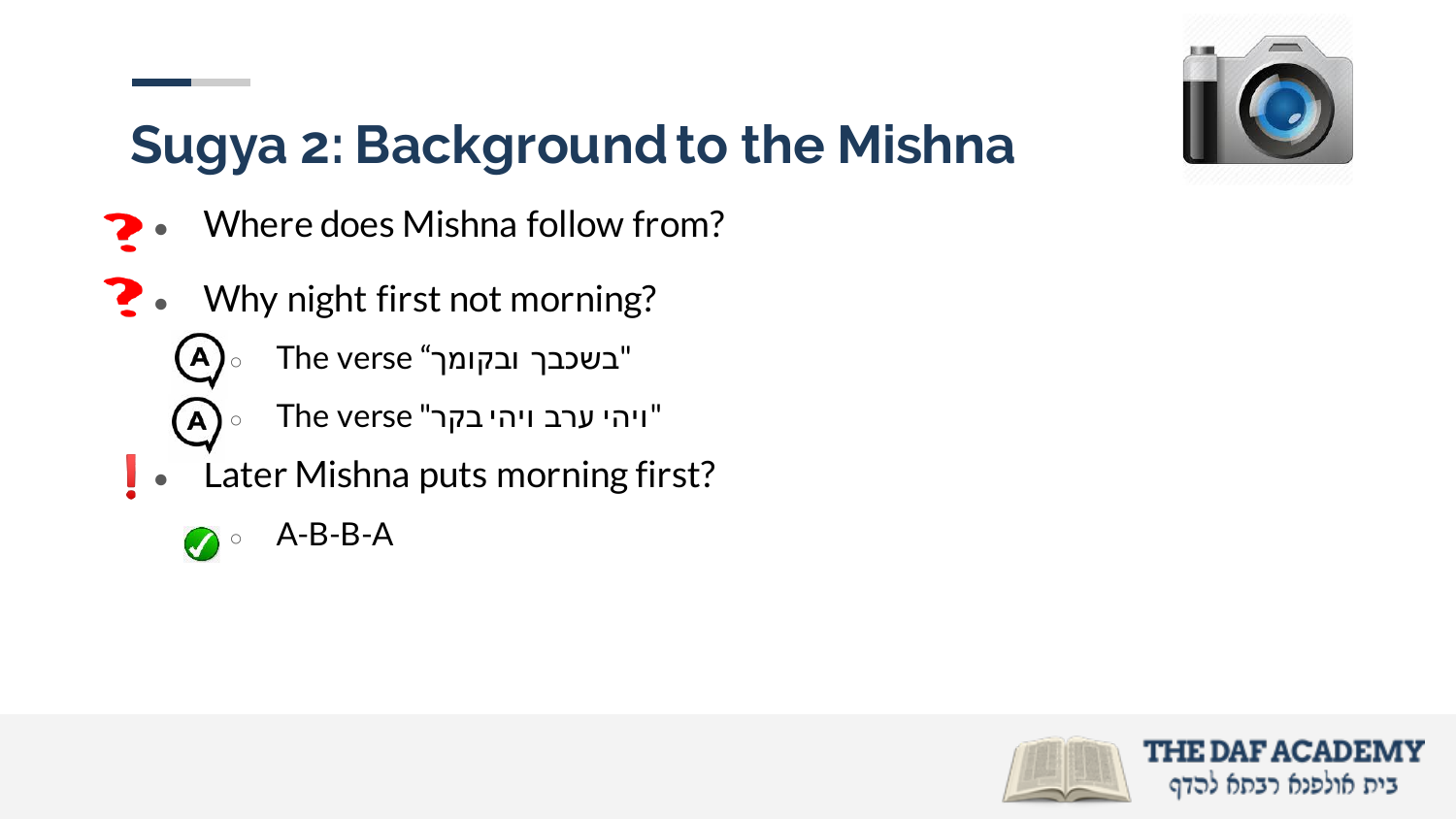

## **Sugya 3: DEFINING "TIME KOHANIM ENTER TO EAT TERUMA"**

- We learned "when Kohanim enter"
- Why not just say Tzeis?
	- Teaching an bonus idea- Kohanim eat at Tzeis Atonement not critical
	- As we learn in braaisa explaining verse "ובא השמש וטהר"
	- Maybe the word וטהר refers to the person ie. after Korbanos?
		- Rabah Bar Shila Would have said ויטהר
	- In west: Does וטהר refer to person or sunlight?
		- Braaisa Must refer to Tzais